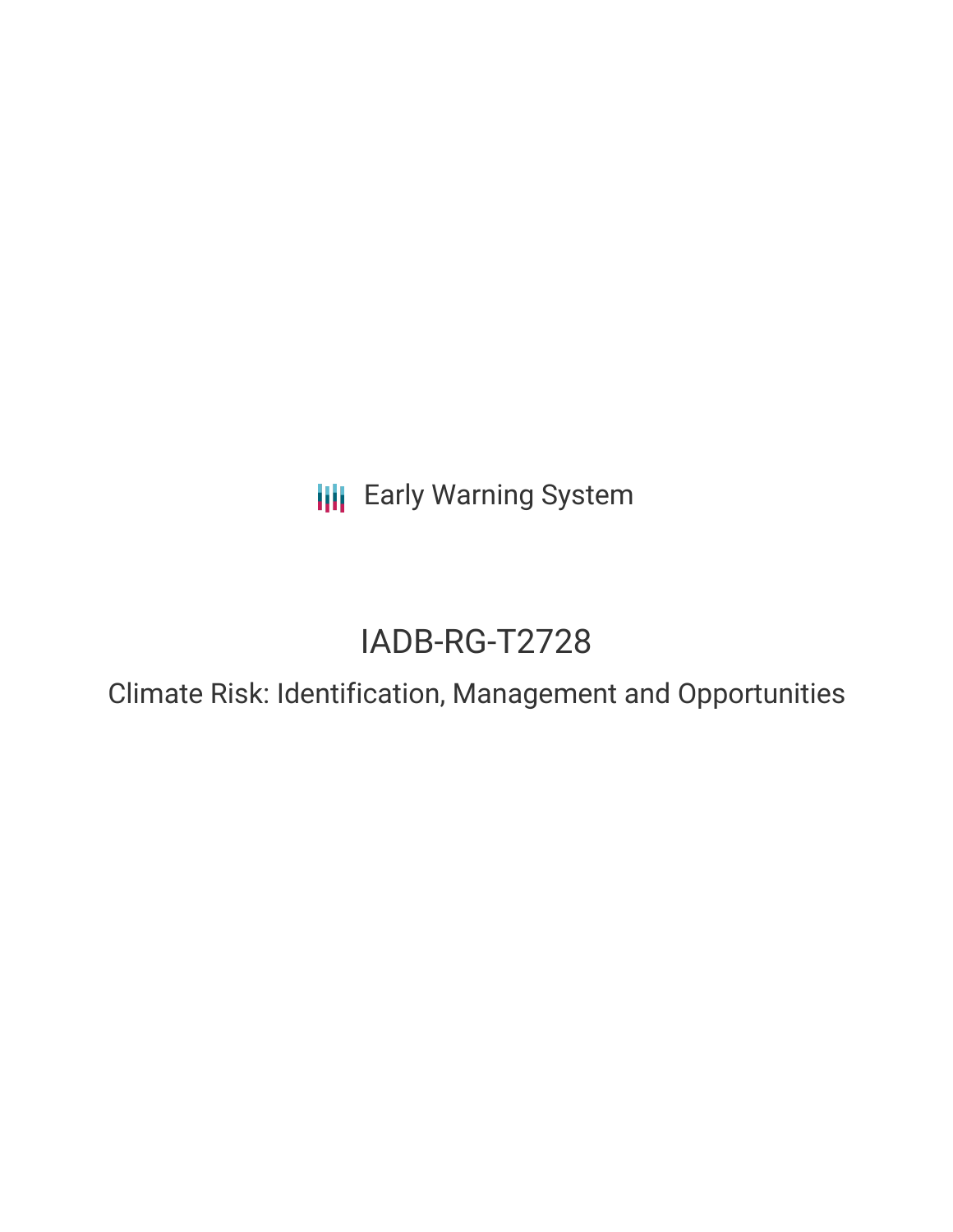

### **Quick Facts**

| <b>Financial Institutions</b>  | Inter-American Development Bank (IADB) |
|--------------------------------|----------------------------------------|
| <b>Status</b>                  | Active                                 |
| <b>Bank Risk Rating</b>        | C.                                     |
| <b>Voting Date</b>             | 2016-07-22                             |
| <b>Sectors</b>                 | <b>Climate and Environment</b>         |
| <b>Investment Type(s)</b>      | <b>Advisory Services</b>               |
| <b>Investment Amount (USD)</b> | $$1.50$ million                        |
| <b>Project Cost (USD)</b>      | $$1.88$ million                        |
|                                |                                        |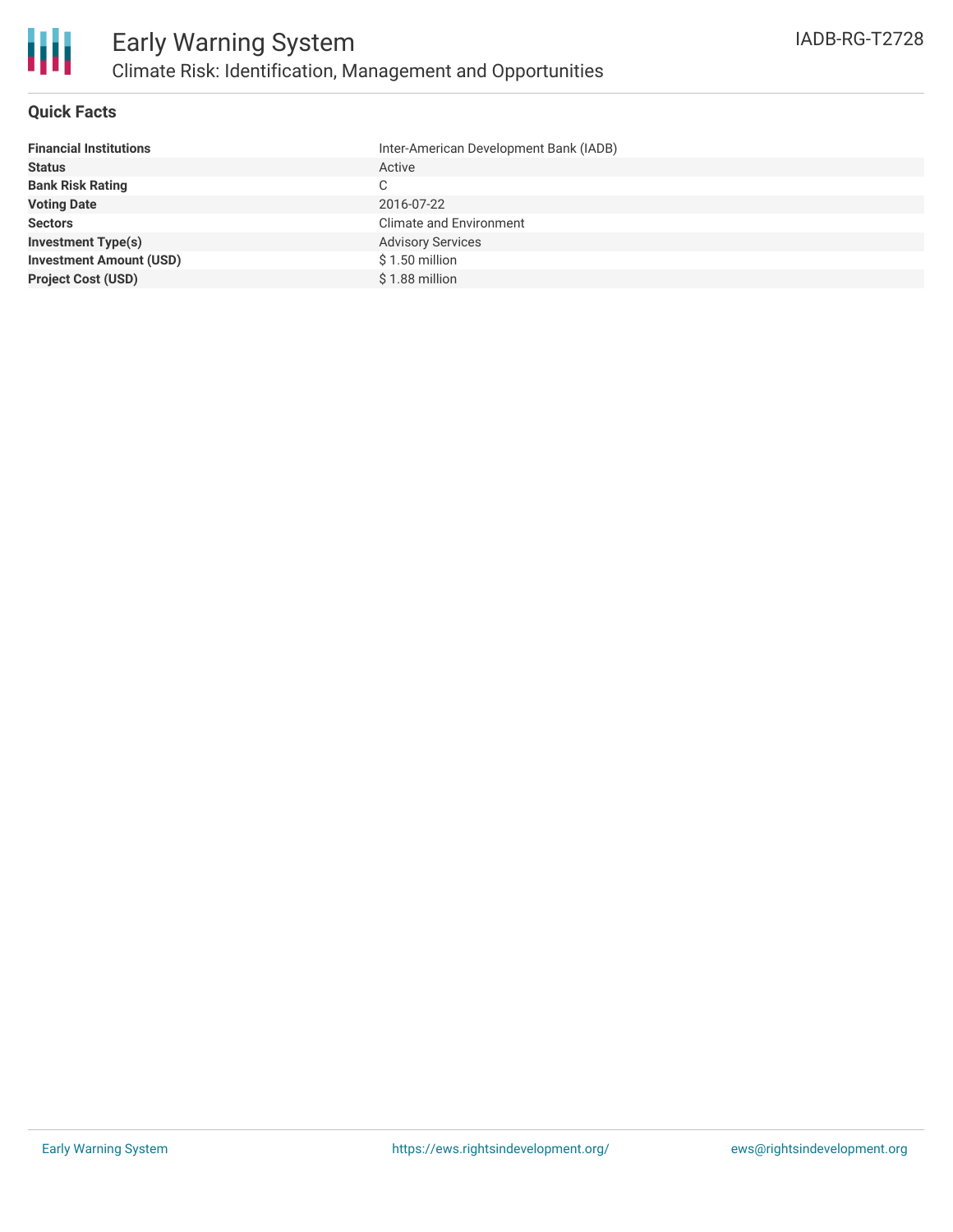

### **Project Description**

The objective of this operation is to assist decision makers in managing the challenges and seizing the opportunities resulting from climate change. This technical cooperation is aligned within the "Institutional Strategy 2010-2020" as it addresses climate change, an overarching issue that affects the three main development challenges in LAC. Specifically, it is framed with the "Integrated Strategy for Climate Change Adaptation and Mitigation, and Sustainable and Renewable Energy" (GN-2609-1) and the ¿Climate Change Sector Framework¿ (OP-2018) given its focus on climate risk and actions to manage and reduce its impacts. In addition, it contributes to the "Sustainable Infrastructure for Competitiveness and Inclusive Growth Strategy" (GN-2710-5) given that climate change needs to be overcome to ensure sustainable infrastructure.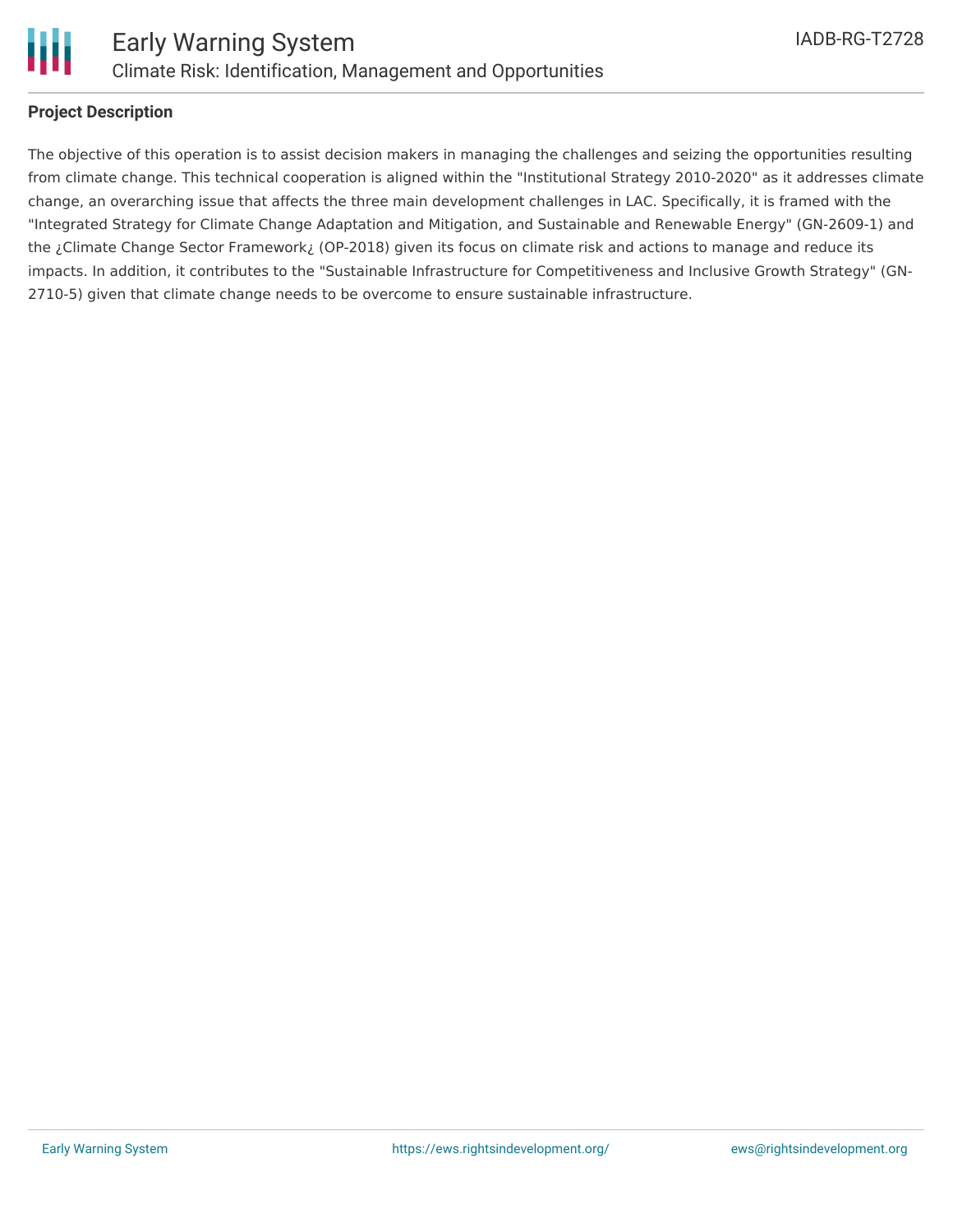

## Early Warning System Climate Risk: Identification, Management and Opportunities

### **Investment Description**

• Inter-American Development Bank (IADB)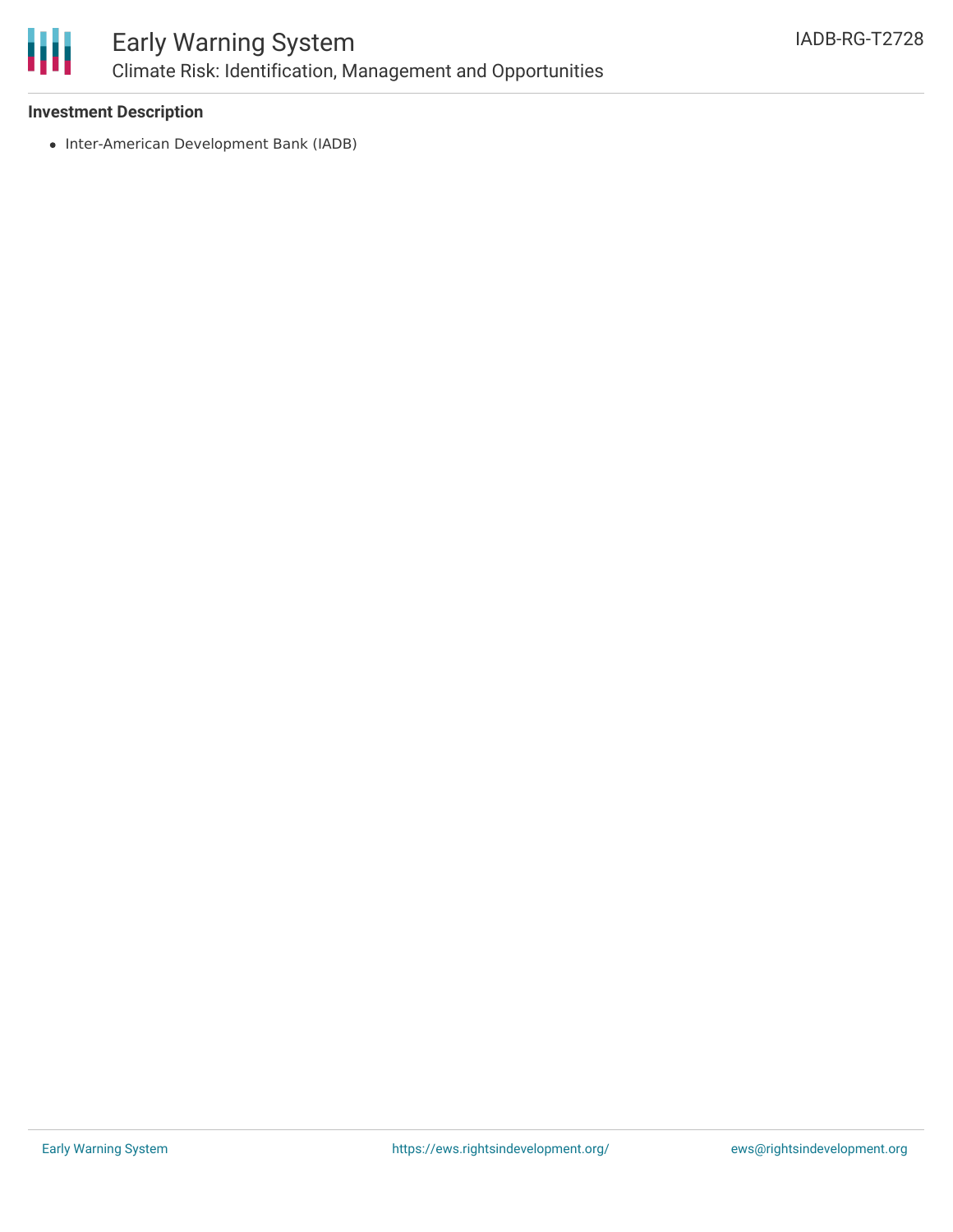

### **Contact Information**

ACCOUNTABILITY MECHANISM OF IADB

The Independent Consultation and Investigation Mechanism (MICI) is the independent complaint mechanism and fact-finding body for people who have been or are likely to be adversely affected by an Inter-American Development Bank (IDB) or Inter-American Investment Corporation (IIC)-funded project. If you submit a complaint to MICI, they may assist you in addressing the problems you raised through a dispute-resolution process with those implementing the project and/or through an investigation to assess whether the IDB or IIC is following its own policies for preventing or mitigating harm to people or the environment. You can submit a complaint by sending an email to MICI@iadb.org. You can learn more about the MICI and how to file a complaint at http://www.iadb.org/en/mici/mici,1752.html (in English) or http://www.iadb.org/es/mici/mici,1752.html (Spanish).